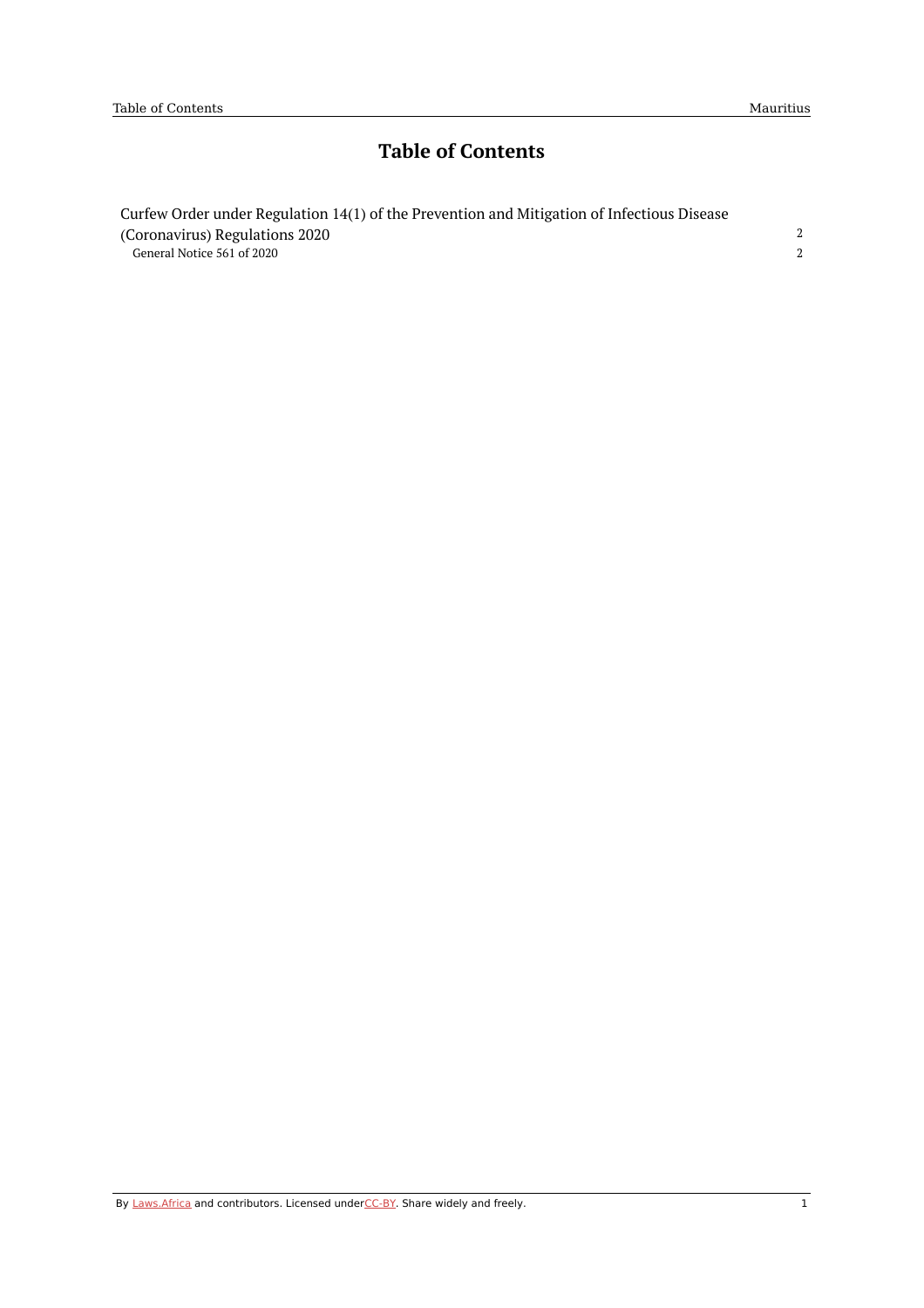## **Mauritius**

## <span id="page-1-1"></span><span id="page-1-0"></span>**Curfew Order under Regulation 14(1) of the Prevention and Mitigation of Infectious Disease (Coronavirus) Regulations 2020**

## **General Notice 561 of 2020**

### Published in [Government](https://commons.laws.africa/akn/mu/act/genn/2020/561/media/publication/mu-act-genn-2020-561-publication-document.pdf) Gazette no. 41 on 14 April 2020 **Assented to on 12 April 2020**

#### **Commenced on 14 April 2020**

*[Up to date as at 14 April 2020]*

1. WHEREAS regulation 14(1) of the Prevention and Mitigation of the Infectious Disease (Coronavirus) Regulations 2020 provides that the Minister may, where he is satisfied that it is necessary or expedient for the purposes of preventing the spread of coronavirus, by a curfew order, direct that, within Mauritius or within such area and during such hours as may be specified in the curfew order, no person or class of persons shall remain outdoors.

WHEREAS, regulation 14(2) of the said regulations provides that the Commissioner of Police may issue a permit to a person to be outdoors for the sole purpose of leaving his place of residence to his place of work, and leaving his place of work to his place of residence.

- 2. WHEREAS, I was satisfied that it was necessary and expedient for the purposes of preventing the spread of coronavirus in Mauritius, I extended, by virtue of [General](https://africanlii.org/akn/mu/act/genn/2020/548) Notice No. 548 of 2020, the curfew period from 2 April 2020 at 8 p.m. to 15 April 2020 at 8 p.m. and I thereby directed that no person should remain outdoors in Mauritius until 15 April 2020 at 8 p.m..
- 3. NOW, THEREFORE, in view of the fact that I am still satisfied that it is necessary and expedient to further extend the curfew period for the purpose of preventing the spread of coronavirus in the Island of Mauritius, I further extend the curfew period for the Island of Mauritius from 15 April 2020 at 8 p.m. to 4 May 2020 at 8 p.m., and I hereby direct, subject to this notice, that no person shall, other than in the Island of Rodrigues and the Island of Agaléga, remain outdoors in the Island of Mauritius until 4 May 2020 at 8 p.m..
- 4. However, the following classes of persons may be outdoors for the sole purpose of leaving their place of residence to their place of work, and leaving their place of work to their place of residence -
	- (a) such judicial officers in respect of such minimum judicial services as the Chief Justice deems essential, and such employees of the public sector, including Ministries and Government departments, public enterprises and statutory bodies, providing essential services to the public as may be designated by the Head of the public bodies concerned; and
	- (b) employees of the private sector providing strictly essential minimum services.
- 5. The Commissioner of Police may, subject to such terms and conditions as he may impose, issue permits to the persons referred to in paragraph 4 above where he is satisfied that the presence of such persons at their place of work is essential for the provision of minimum services.
- 6. Nothing in a permit issued by the Commissioner of Police shall exempt any employer from his statutory obligations pertaining to the safety and health of his employees under any enactment which may be applicable.
- 7. This curfew order is being issued in the interest of public health and to protect the population. Members of the public are urged to be self-disciplined and to cooperate with the authorities and not to remain outdoors unless their presence outside their homes is strictly necessary to avail themselves of urgent

By [Laws.Africa](https://edit.laws.africa/widgets/pdf-attribution) and contributors. Licensed und[erCC-B](https://edit.laws.africa/widgets/pdf-cc-by)Y. Share widely and freely.